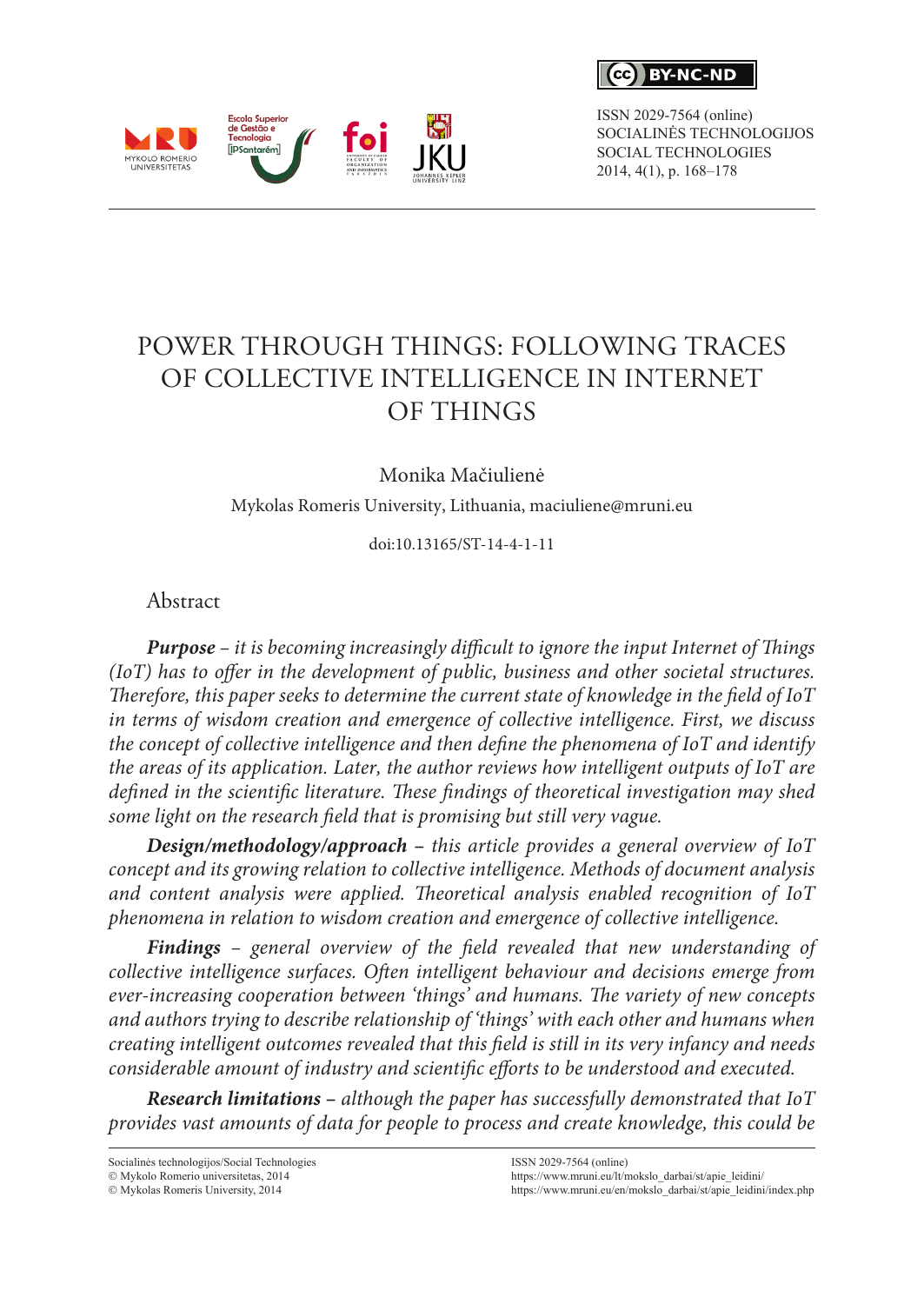*considered only as an initial phase in studying the field. IoT and its intelligent outcomes need more investigation in terms of real life case studies and industry reviews in order to create valid definitions, models and future guidelines.* 

*Practical implications* **–** *this study provides an exciting opportunity to advance our knowledge on Internet of Things and could be used as theoretical background for further analysis of emergence of collective intelligence in interactive networks of people and things.* 

*Value* **–** *to date there has been little research summarising scientific efforts in the field of IoT. This paper provides a general overview of the knowledge on IoT and could be used as guidelines for further research.*

*Keywords*: *Internet of Things, Collective Intelligence, Wisdom. Research type*: *General overview.*

### 1. Introduction

Internet of things (IoT) stands in the heart of revolution that is taking place right now while innovative organisations are finding novel ways of merging physical and digital worlds. Physical objects in our environment are becoming more interactive, IP-enabled and smart (Rose, McClean, & Lisserman, 2012) The research in this area is supported by the collaborative efforts from academia, industry, and standardisation bodies in several communities such as telecommunication, semantic Web, and informatics (Barnaghi & Wang, 2012). As analysts at McKinsey & Company have pointed out, "when objects can both sense the environment and communicate, they become tools for understanding complexity and responding to it swiftly" (Chui, Loffler, & Roberts, 2010). However, most of the works focused on defining IoT and process management, potential usage of generated data has been left out of the scope.

Collective intelligence was discussed in various settings. For example, groups of animals and people working together for greater cause with greater outcomes than individually (Bonabeau, Dorigo, & Theraulaz, 1999; Camazine *et al.*, 2001; Khalique, Md Isa, & Nassir bin Shaari, 2013; Malone, Laubacher, & Dellarocas, 2010; Nguyen, 2008; Salminen, 2012; Wise, Paton, & Gegenhuber, 2012). This article takes it even further and discusses collective intelligence in the light of Internet of Things and how that could bring more intelligent solutions in business situations and societal problems. This article aims at reviewing the possible input IoT could offer in the emergence of collective intelligence. In this paper, we provide an overview of different aspects of Internet of Things, how it could benefit emergence of collective intelligence, including the analysis of challenges that must be overcome, as well as cases of IoT application that might help make more informed and intelligent decisions. This paper introduces a discussion on relation between concepts of Internet of Things and collective intelligence and how this relationship fits into the concept of a future society.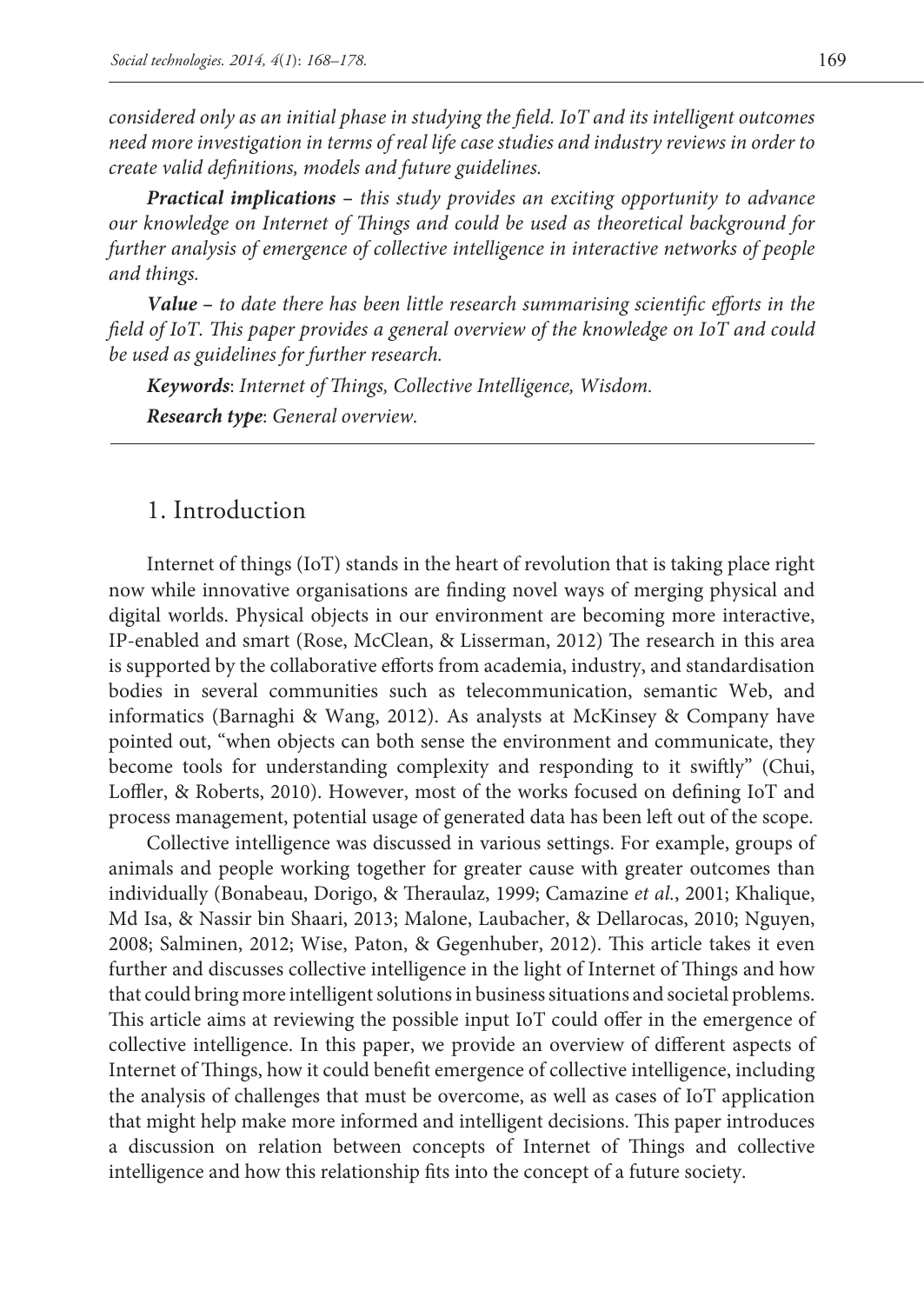## 2. Creation of Wisdom and Collective Intelligence

A large and growing body of literature has investigated the notion of collective intelligence (Luo, Xia, Yoshida, & Wang, 2009; Malone *et al.*, 2010; Nguyen, 2008; Woolley, Chabris, Pentland, Hashmi, & Malone, 2010). These studies closely relate to the swarm intelligence research analysing intellect emerging in a group of interrelated simple agents working together. The essence of this concept can be best illustrated with processes of self-regulation, foraging, cooperative transportation and nesting of social insect groups, such as wasps, bees and ants. Numerous scholars have argued that sporadic agents cannot solve complex problems on their own but cooperation can help to achieve the goals that benefit the whole community (Bonabeau *et al.*, 1999; Camazine *et al.*, 2001; Dorigo & Stützle, 2004; Krause, Ruxton, & Krause, 2010). Communication of human groups has a lot in common with swarm intelligence – a group of people has more abilities and resources to process large amounts of information and make decisions based on the acquired knowledge. Increasingly, intelligence is seen not as having its locus in the individual, but in the network of relationships that the individual has with the external world and other individuals.

The concept of collective intelligence experienced a recent shift of paradigm driven by changes "of the Internet from vision of network of networks of computers to a global platform of people, computers, networks, and devices offering services and enabling interaction" (Xhafa & Bessis, 2014). Information is now collected using many interconnected platforms and devices. This change generates massive amounts of data in the context of our habitat, which could be stored in clouds and processed to get the knowledge required to make more intelligent decisions. Importance of the amount of data generated can be best described by the process of humans processing data illustrated in Picture 1 "Humans turn data into knowledge" below.



Source: adapted from Evans (2011)

*Picture 1.* Humans turn data into knowledge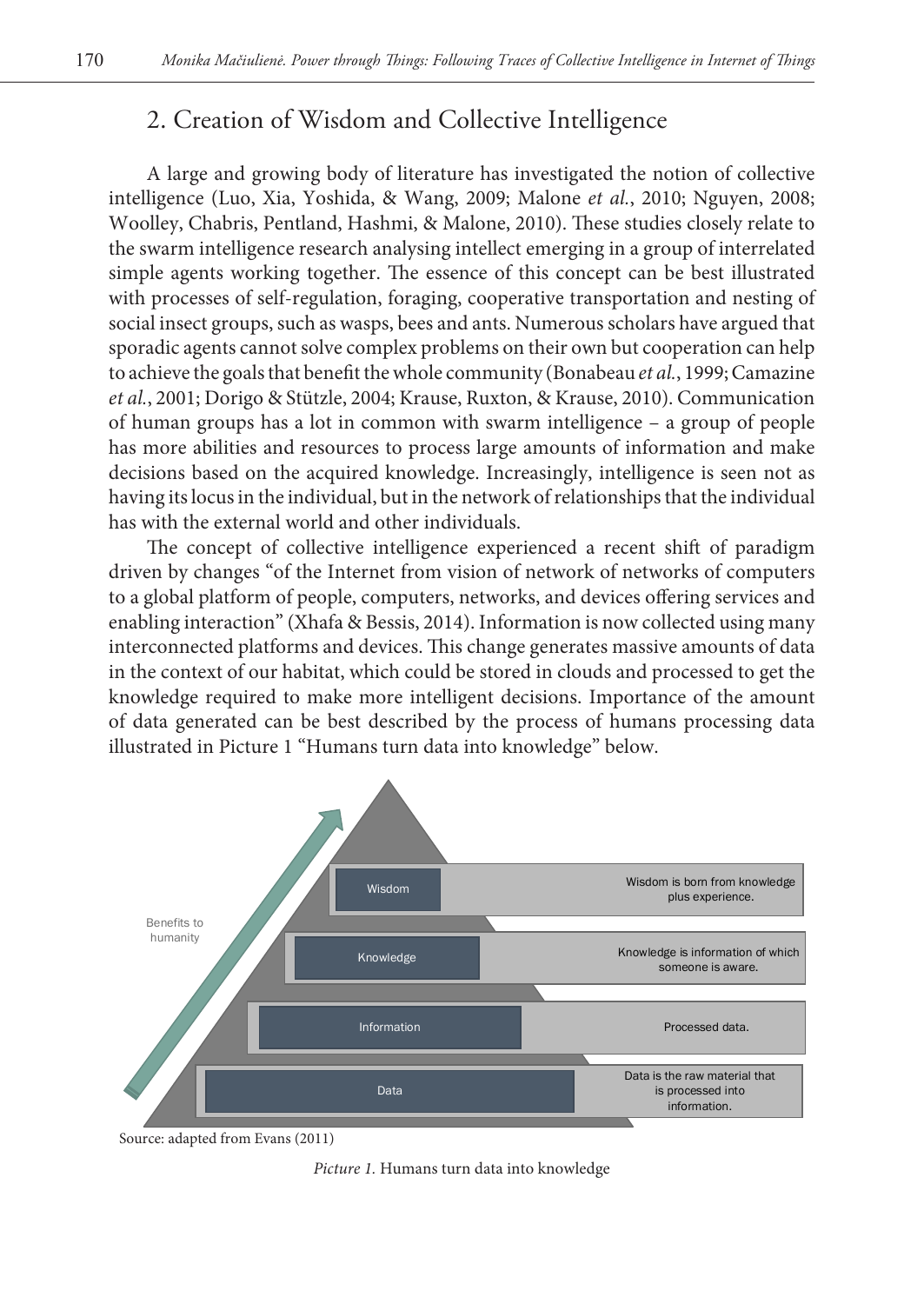As pointed out by researchers at Cisco, the more raw data we have the more wisdom we can generate, which the humanity can benefit from (Evans, 2011). Next section of the article explores the concept of Internet of Things and its current and potential role in data generation.

### 3. Current State of Knowledge: Internet of Things

The concept of Internet of Things was first used in 1999, when assistant brand manager Kevin Ashton at Procter & Gamble came up with an idea to integrate RFID chips into products in order to optimise and improve efficiency of the supply chain. In his recent publication Ashton (2009) proposes that having humans input the data is highly inefficient and it is much more rational to get information from the objects themselves. As computer parts are becoming cheaper and smaller it is possible to incorporate them in a variety of everyday objects. Digitalisation of physical world is confirmed by business and industry analysts. Ericsson, McKinsey & Company, Libelium estimate that 50 billion physical objects will be connected to the Internet by 2020 (Chui *et al.*, 2010; Ericsson, 2013; Libelium, 2014). These numbers are confirmed by major players in the market, such as Cisco and General Electric which predict that IoT will have an economic impact of over \$14 trillion by 2020 (Bradley, Barbier, & Handler, 2013; Evans & Annunziata, 2012). Companies in sectors ranging from health care to the logistics are already spending billions to create new and innovative businesses featuring usage of IoT. Due to a wide range of application areas comprehensive investment trends into IoT processes and building of infrastructure are hard to come by but CB Insights estimate venture capital investment of over \$750 million in more than 100 IoT companies during 2012 (CB Insights, 2013).

Even though the name suggests that IoT is merely an extension of internet development, it is becoming obvious that IoT is a separate system or group of systems operating in its own infrastructure. There are many business and scientific efforts to define IoT and its building blocks. They are summarised in Table 1 "Definitions of Internet of Things" below.

| Authors                                     | Definitions                                                                                                                                                                                                                                                                                                     |
|---------------------------------------------|-----------------------------------------------------------------------------------------------------------------------------------------------------------------------------------------------------------------------------------------------------------------------------------------------------------------|
| Chase (2013)                                | "The IoT creates an intelligent, invisible network fabric that can be sensed,<br>controlled and programmed. IoT-enabled products employ embedded<br>technology that allows them to communicate, directly or indirectly, with<br>each other or the Internet."                                                    |
| Dlodlo et al.<br>(2012)                     | "The Internet of Things is what happens when everyday ordinary objects<br>have inter-connected microchips inside them."                                                                                                                                                                                         |
| EU FP7 Project<br><b>CASAGRAS</b><br>(2009) | "A global network infrastructure, linking physical and virtual objects<br>through the exploitation of data capture and communication capabilities.<br>This infrastructure includes existing and evolving Internet and network<br>developments. It will offer specific object-identification, sensor and connec- |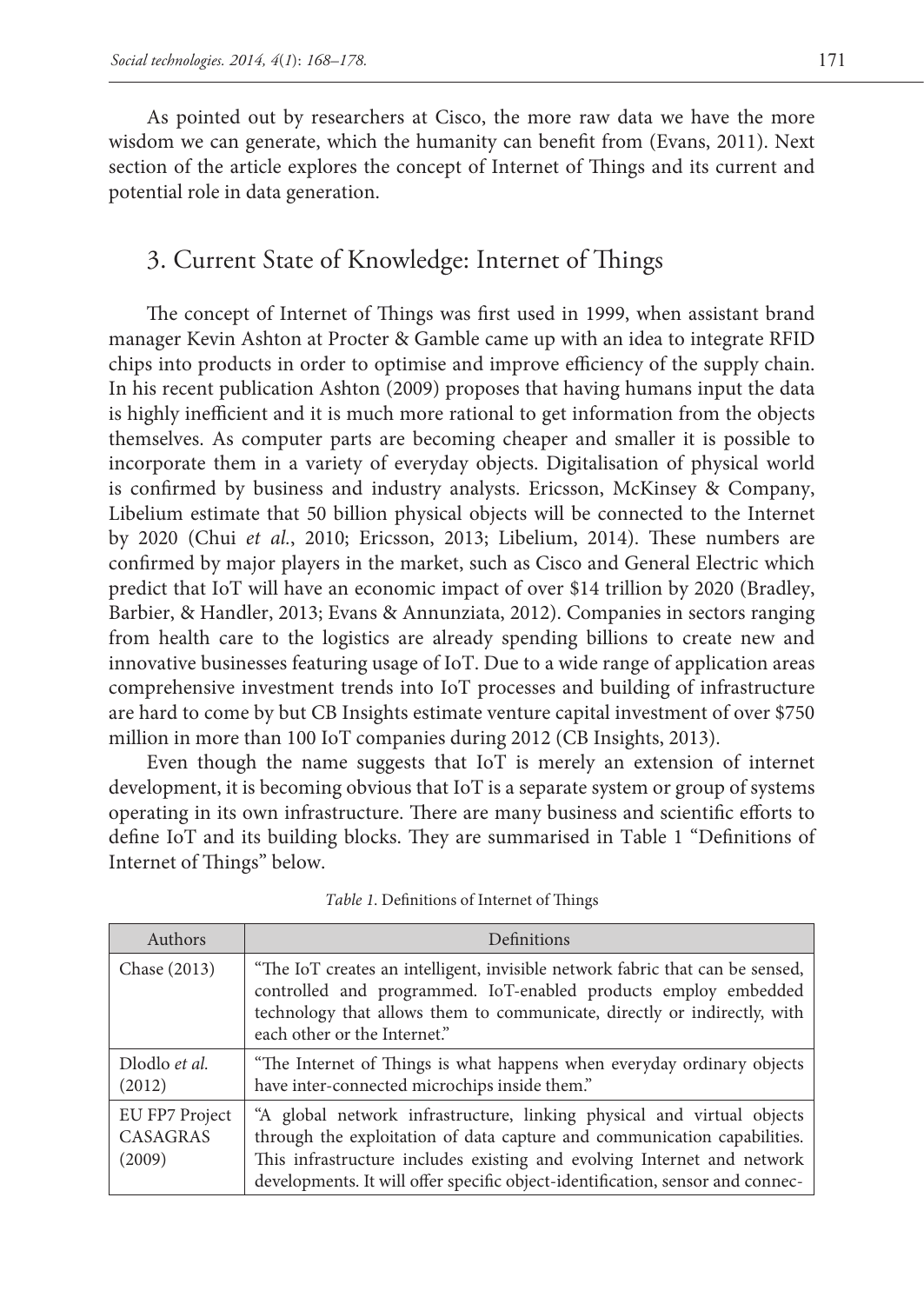|                                                                        | tion capability as the basis for development of independent federated services<br>and applications. These will be characterized by a high degree of autonomous<br>data capture, event transfer, network connectivity and interoperability."                                                                                                                                                                                   |
|------------------------------------------------------------------------|-------------------------------------------------------------------------------------------------------------------------------------------------------------------------------------------------------------------------------------------------------------------------------------------------------------------------------------------------------------------------------------------------------------------------------|
| European<br>Commission &<br>CABAS (2008)                               | "Things having identities and virtual personalities, operating in smart spaces<br>using intelligent interfaces to connect and communicate within social,<br>environmental and user contexts."                                                                                                                                                                                                                                 |
| Gubbi et al.<br>(2013)                                                 | "Interconnection of sensing and actuating devices providing the ability to<br>share information across platforms through a unified framework, developing<br>a common operating picture for enabling innovative applications. This is<br>achieved by seamless large-scale sensing, data analytics and information<br>representation using cutting edge ubiquitous sensing and cloud computing."                                |
| Internet of<br>Things<br>European<br>Research<br><b>Cluster</b> (2012) | "Things' are active participants in business, information and societal<br>processes where they are enabled to interact and communicate among<br>themselves and with the environment by exchanging data and information<br>sensed about the environment, while reacting autonomously to real/physical<br>world events and influencing it by running actions and create services with<br>or without direct human intervention." |
| Middleton et<br>al. (2013)                                             | "The Internet of Things is the network of physical objects that contain<br>embedded technology to communicate and sense or interact with their<br>internal states or external environment."                                                                                                                                                                                                                                   |
| Tarkoma &<br>Katasonov<br>(2011)                                       | "A global network and service infrastructure of variable density and<br>connectivity with self-configuring capabilities based on standard and<br>interoperable protocols and formats. IoT consists of heterogeneous things<br>that have identities, physical and virtual attributes, and are seamlessly and<br>securely integrated into the Internet."                                                                        |

Source: developed by the author (2014)

Table 1 shows us that it is becoming increasingly difficult to ignore the input IoT has to offer in the development of public, business and other societal structures. Unfortunately, as pointed out by (Dlodlo *et al.*, 2012) "the picture is not clear on who is doing what where and, thus making it difficult not only for newcomers into this field to define their space and also engage with potential collaboration partners, but also for the relatively established researchers as well to gain the necessary support in their work".

IoT covers various types of relationships (things to person, person to thing, thing to thing) offering new ways of operating in day-to-day life and solving problems. Literature analysis of the potential and existing application areas has revealed that there is no clear consensus on where IoT is and can be used. While some authors (Chui *et al.*, 2010) focus on the functions of IoT, such as tracking behaviour, enhanced situational awareness, sensor-driven analytics, process optimisation, optimised resource consumption and complex autonomous systems, others (Atzori, Iera, & Morabito, 2010; Dlodlo *et al.*, 2012; Libelium, 2014; Mahidhar & Schatsky, 2013; Presser & Krco, 2011; Tarkoma & Katasonov, 2011) provide lists of industries where IoT is being used. Efforts of researchers in latter group are summarised in Table 2 "Application areas of IoT by industries" below.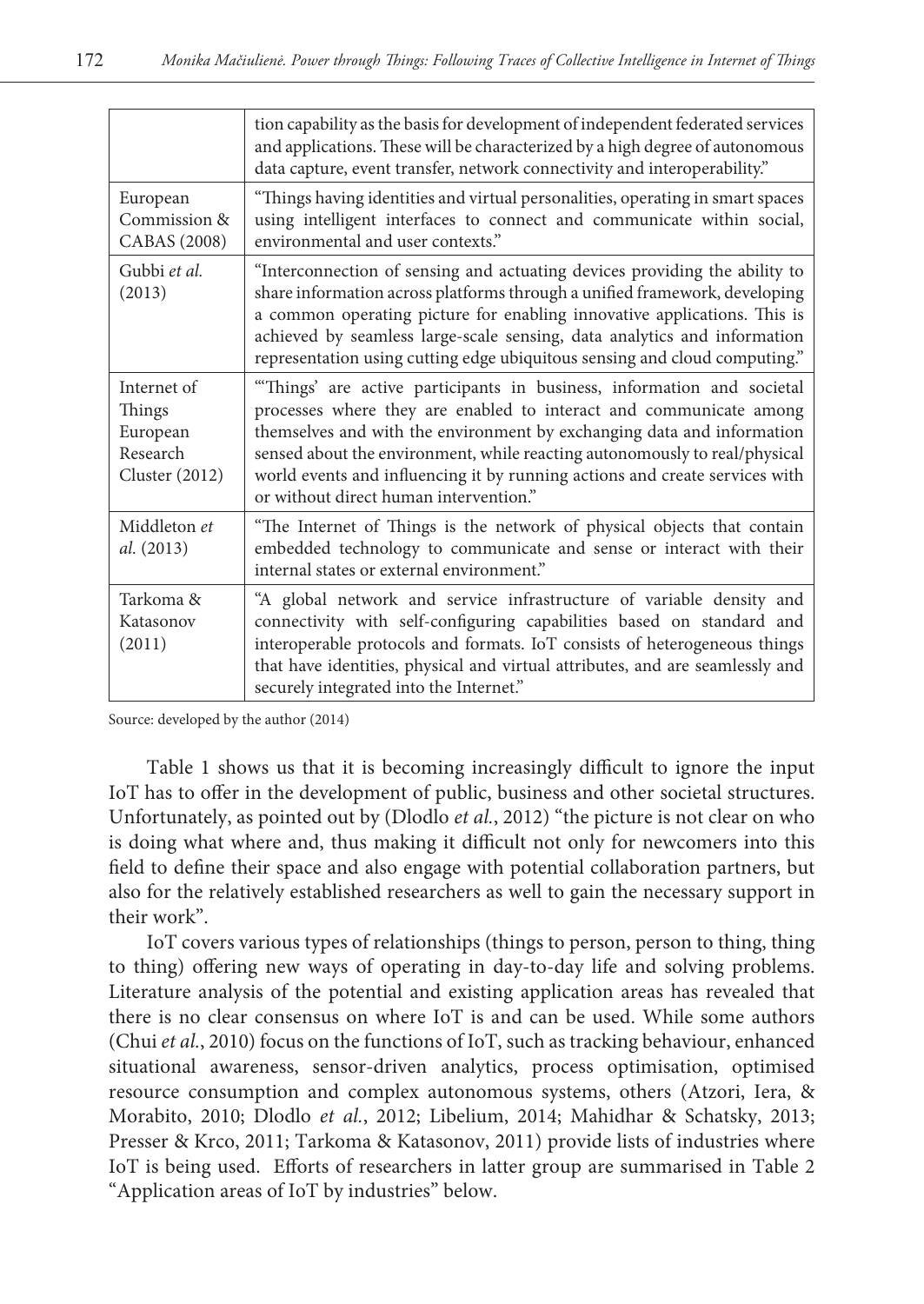|                                 | Tar-<br>koma &<br>Kata-<br>sonov<br>(2011) | Presser<br>& Krco<br>(2011) | Atzori<br>et al.<br>(2010) | Libe-<br>lium<br>(2014) | Dlodlo<br>et al.<br>(2012) | Mahid-<br>har &<br>Schatsky<br>(2013) |
|---------------------------------|--------------------------------------------|-----------------------------|----------------------------|-------------------------|----------------------------|---------------------------------------|
| Energy                          | $\mathbf X$                                | X                           |                            |                         | X                          |                                       |
| Medical technology &<br>health  | $\mathbf X$                                | X                           | X                          | X                       | X                          | X                                     |
| <b>Buildings</b>                | X                                          | X                           | $\mathbf X$                | X                       | X                          | X                                     |
| Transportation                  | $\mathbf X$                                | X                           | X                          |                         | X                          | X                                     |
| Smart living                    | X                                          | X                           | $\mathbf X$                |                         |                            | X                                     |
| Cities                          | $\mathbf X$                                | $\mathbf{x}$                |                            | $\mathbf X$             |                            | $\mathbf x$                           |
| Retail                          |                                            | X                           |                            | X                       | X                          |                                       |
| Agriculture                     |                                            | X                           |                            | X                       | X                          |                                       |
| Factory & industrial<br>control |                                            | X                           | X                          | X                       | X                          | X                                     |
| Supply chain & logistics        |                                            | $\mathbf X$                 | $\mathbf X$                | $\mathbf X$             | X                          |                                       |
| Emergency & security            |                                            | X                           |                            | X                       |                            |                                       |
| User interaction                |                                            | $\mathbf X$                 | $\mathbf X$                |                         |                            |                                       |
| Culture & tourism               |                                            | X                           |                            |                         |                            |                                       |
| Environment                     |                                            | X                           |                            | $\mathbf X$             | X                          |                                       |
| Water                           |                                            |                             |                            | X                       |                            |                                       |
| Metering                        |                                            |                             |                            |                         |                            |                                       |
| Animal farming                  |                                            |                             |                            | X                       |                            |                                       |
| Insurance                       |                                            |                             |                            |                         | $\mathbf X$                |                                       |
| Information security            |                                            |                             |                            |                         | X                          |                                       |
| Education                       |                                            |                             |                            |                         | X                          |                                       |
| Telecommunication               |                                            |                             |                            |                         | $\mathbf X$                |                                       |

*Table 2.* Application areas of IoT by industries

Source: Developed by the author (2014)

IoT is a multidisciplinary domain and cannot be attributed to a single market. Moreover, it is still developing and defining itself, so there is no definitive list of usage areas but Table 2 gives us a glimpse of how wide IoT usage can be. Some elements already exist successfully in various settings of our everyday life. IoT covers a large number of themes and industries, so the outputs or data that could be later useful for the collective intelligence to emerge are highly dependent on its application areas. Growing interconnectivity not only with each other but also with things allowed sharing of information and advanced achievements in society.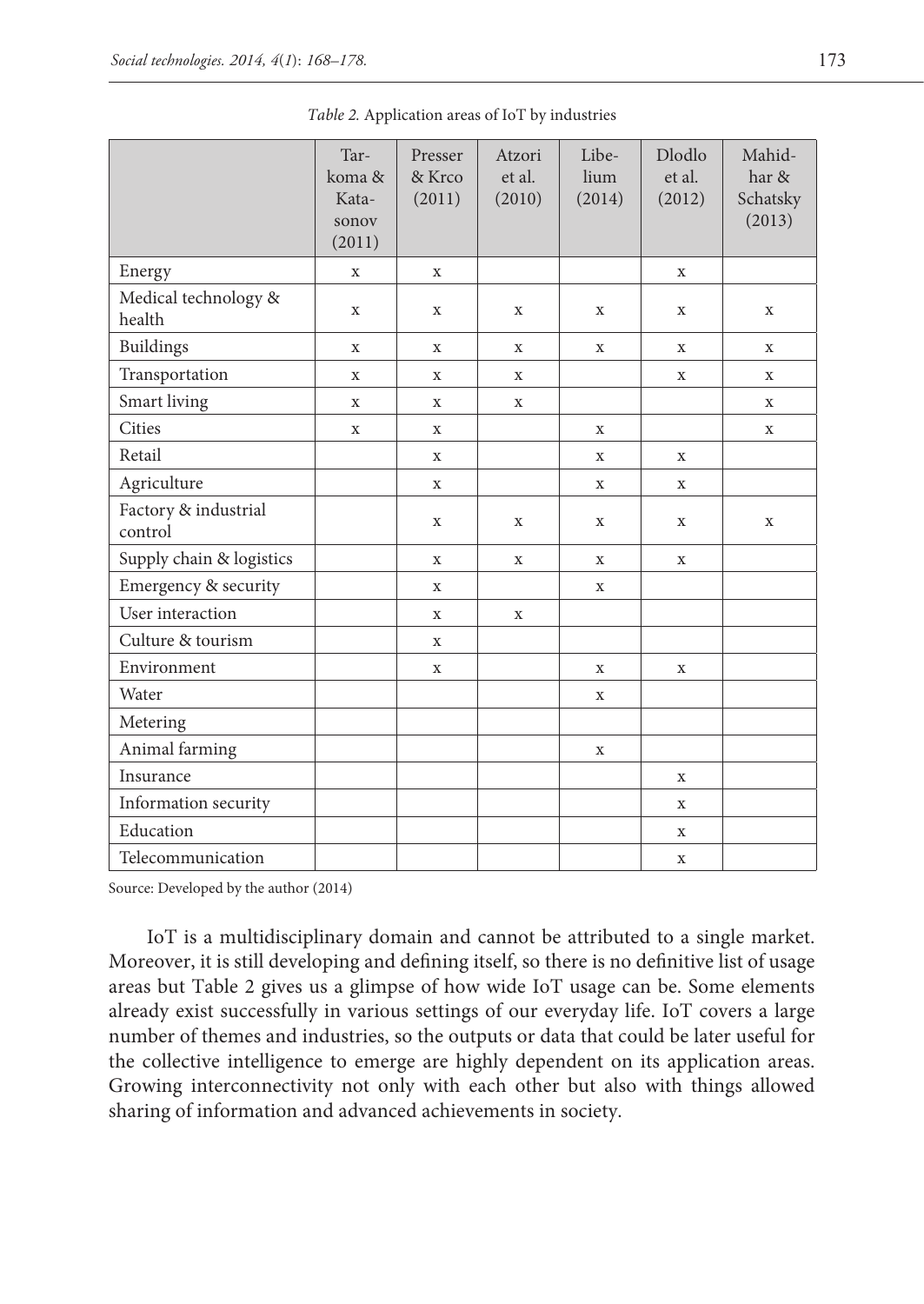# 4. Outputs of IoT in Emergence of Collective Intelligence

Wide scope of IoT application areas creates massive amounts of data (outputs). Previous sections revealed the importance of data in the knowledge formation process and recent shift in the paradigm of collective intelligence. Therefore, these outputs could be used to create situation awareness not only for the machines but also for humans. As pointed out by Barnaghi & Wang (2012), "the understanding of a situation, or context, potentially enables services and applications to make intelligent decisions and to respond to the dynamics of their environments". Every new area comes with its own jargon. Hence, it is useful to review how outputs of IoT are defined by the scientists in the field, especially, when different authors see potential outputs in very different ways. Since most of these definitions differ in meaning and impact on emergence of collective intelligence, they will be discussed in more detail in Table 3 "Definitions of outputs created by IoT" below.

| Term                                                | Authors                                               | Definition                                                                                                                                                                                                                                                                                                                                                                                                                                                                                                                                                                                                                                                                                                                                                                                                                                                      |
|-----------------------------------------------------|-------------------------------------------------------|-----------------------------------------------------------------------------------------------------------------------------------------------------------------------------------------------------------------------------------------------------------------------------------------------------------------------------------------------------------------------------------------------------------------------------------------------------------------------------------------------------------------------------------------------------------------------------------------------------------------------------------------------------------------------------------------------------------------------------------------------------------------------------------------------------------------------------------------------------------------|
| Social Web<br>of Intelligent<br>Things              | Console et al.<br>(2011)                              | Things are entities capable of an intelligent and social<br>behaviour. They can maintain and socialise knowledge and<br>can interact and communicate with people.                                                                                                                                                                                                                                                                                                                                                                                                                                                                                                                                                                                                                                                                                               |
| Embedded<br>Intelligence                            | Guo et al.<br>(2011)                                  | Aims at revealing the individual behaviours, spatial contexts,<br>as well as social patterns and urban dynamics by mining the<br>digital traces left by people while interacting with IoT. It<br>explores interactions between people and things in order to<br>extract "embedded" intelligence about individual, environment<br>and society, which could enhance existing IoT systems.                                                                                                                                                                                                                                                                                                                                                                                                                                                                         |
| Inter-<br>Cooperative<br>Collective<br>Intelligence | Xhafa &<br><b>Bessis</b> (2014)                       | ICCI is emerging as new multi domain feature where<br>knowledge could be created collectively. Parties creating<br>knowledge: internet users, intelligent networks of smart<br>things/devices, networks of producers and consumers or<br>any combination of them. In this way, knowledge can be<br>extracted and delivered on global scale.                                                                                                                                                                                                                                                                                                                                                                                                                                                                                                                     |
| Internet of<br>Intelligent<br>Things                | Xhafa &<br>Bessis (2014),<br>Arsénio et al.<br>(2014) | Growing amounts of interconnected mobile and wireless<br>devices allows IoT to expand to different application areas.<br>These devices increasingly can actuate on real world instead<br>of just observe it. Devices become therefore capable of acting<br>autonomously, demonstrating some degree of artificial<br>intelligence. Because of that, sharing of knowledge and ideas<br>between massive amounts of 'things' and people can provide<br>more accurate answers to complex problems than single<br>individuals. These new capabilities enable the development<br>of collective intelligence applications, because IoT goes<br>further than IoT paradigm of connecting billions of things,<br>into the paradigm of transforming everyday objects into<br>intelligent things that communicate with each other, and<br>with people (Arsénio et al., 2014) |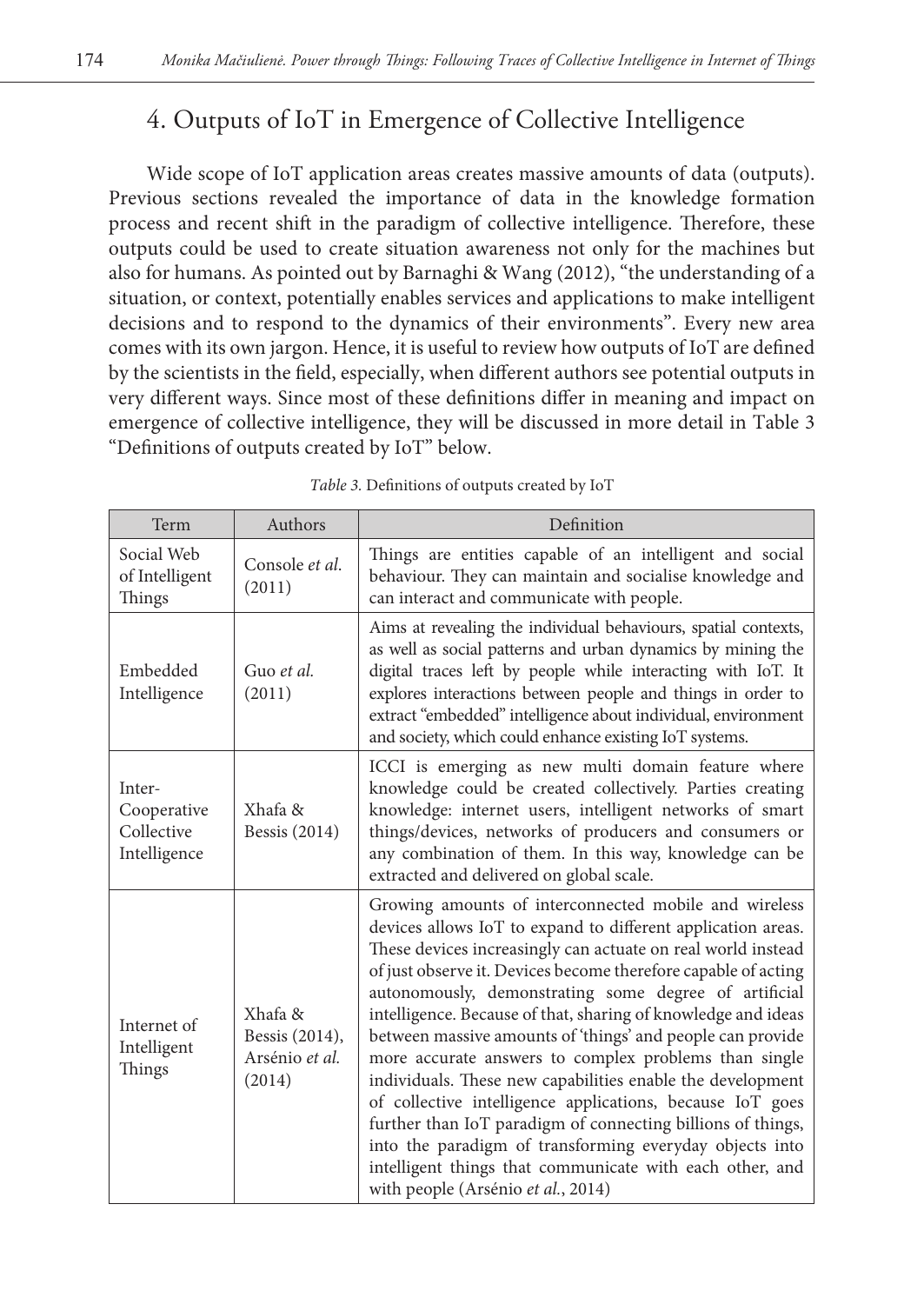Source: developed by the author, 2014

Research on collective intelligence started out with the studies of small agents. Then, researchers focused on the interactions of human groups in the emergence of collective intelligence. Table 3 shows us that new understanding of collective intelligence is forming – meaning that knowledge is increasingly created together with 'things', mainly because IoT allows networks of smart objects and humans to exist. We are entering a new realm – where things have sensing abilities and are contextaware. According to Evans (2012), "add people and information into the mix and you get a network of networks where billions or even trillions of connections create unprecedented opportunities and give things that were silent a voice." IoT together with improved data collection/storage/sharing, innovations in the field of cloud computing and new tools for data analysis form an on-going big data revolution that drives a paradigmatic shift in the way businesses, organisations and governments work (Innocentive, 2012). Concepts of intelligent things communicating with each other and with humans discussed in Table 3 show that the field is new and emerging. Different scientists define same or similar concepts with different names. For example, 'things' with social attributes are named both "Social Web of Intelligent Things" and "Social Internet of Things", even though their meanings are similar. Paradigm of IoT is changing lives of societies and business whether its effects are obvious to the users or not (Arsénio *et al.*, 2014). This simplistic research has thrown up many questions in the need of further investigation that will be discussed in the final section.

### 5. Discussion and Recommendations for Further Research

Initially, Internet of Things was supposed to be an ecosystem encompassing physical objects tagged with RFID sensors. However, it has flourished into a multidimensional network applied in diverse sectors of human life and able "to provide real-world intelligence and goal-oriented collaboration of distributed smart objects" (Gluhak *et al.*, 2011). The understanding of a situation, or context, potentially enables us to create more value-added products and services in businesses and to solve complex societal problems by making more intelligent decisions. Overview of intelligent outputs IoT creates enhances our understanding on how it could benefit the formation of knowledge.

Emergence of collective intelligence with the assistance of new communication tools and forms would help navigating more effectively in the new environment using variety of diverse skills, experiences and abilities. This is critical in changing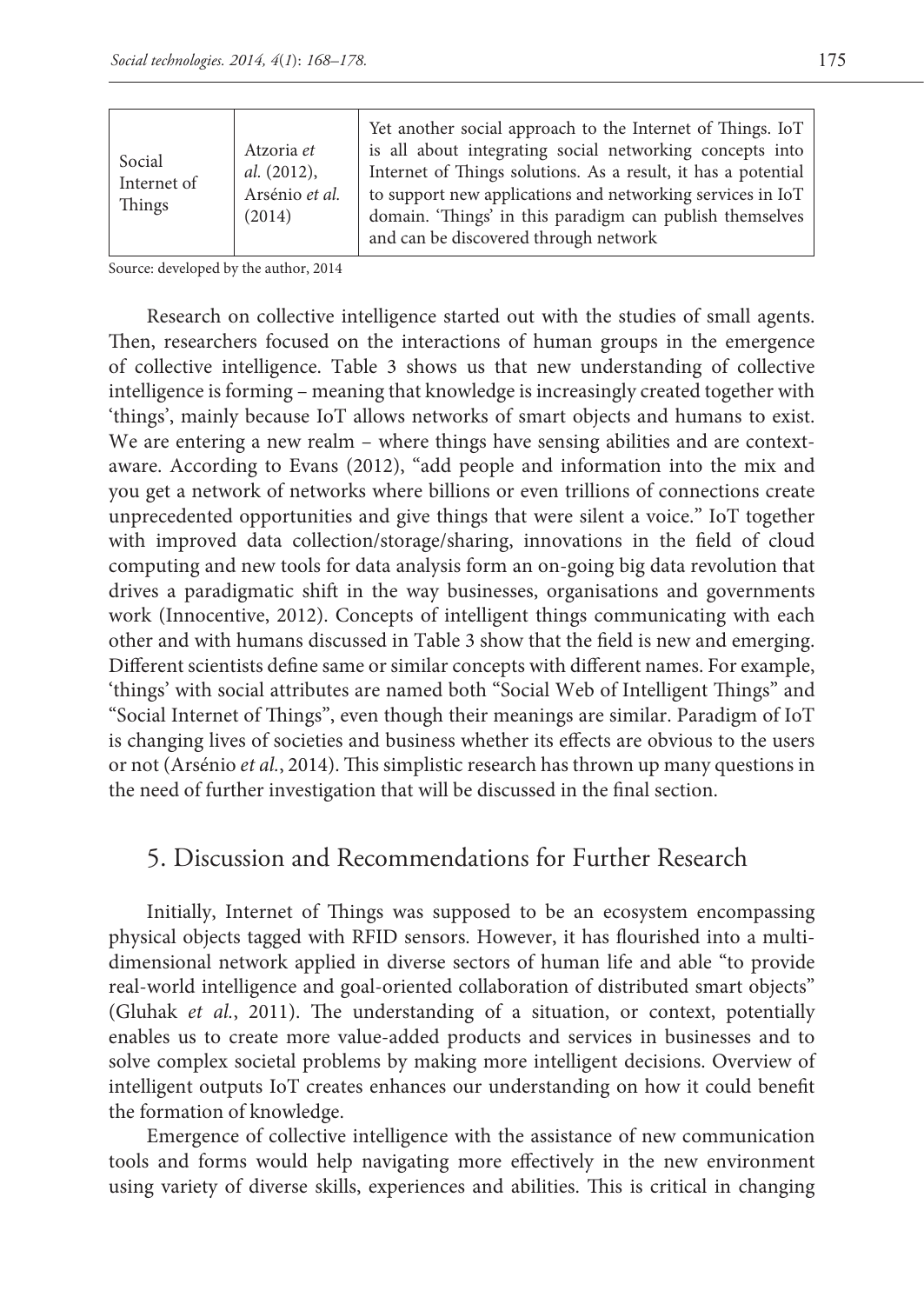technological, economic and social environment (often referred to as 'new normal') we are currently living in. Researchers of collective intelligence believe that this form of intelligence could solve many problems not only in the business world but also in the society. If the debate is to be moved forward, a better understanding of a connection between collective intellect created by humans and machines needs to be developed. However, a number of important limitations need to be considered. First, flood of information benefits creation of knowledge, but in some cases, immense stream of data is not registered and recorded properly. Thus, the data is not understandable and accessible to those in need. Second, radical transformations mean that we will have to manage something that we have not created and this will pose unprecedented data privacy and security challenges.

The vision of interconnected objects working for the benefit of the society raises several important research questions. For example, how should public and business organisations be designed around vast amounts of information and new processes? How governance and control will change in new technological settings? How to obtain and select high quality data needed to make intelligent decisions? The insights of this research could be used in further studies to examine IoT adoption in wisdom creation and help business and government leaders in preparing for what is to come.

#### References

- Arsénio, A., Serra, H., Francisco, R., & Nabais, F. (2014). *Inter-cooperative Collective Intelligence: Techniques and Applications*. (F. Xhafa & N. Bessis, Eds.) (Vol. 495, p. 1–37). Berlin, Heidelberg: Springer Berlin Heidelberg.
- Ashton, K. (2009). That "Internet of Things" Thing. *RFID Journal*. Retrieved March 24, 2014, from http://www.rfidjournal.com/ articles/view?4986
- Atzori, L., Iera, A., & Morabito, G. (2010). The Internet of Things: A survey. *Computer Networks*, 54(15): 2787–2805.
- Atzoria, L., Ierab, A., Morabitoc, G., & Nittia, M. (2012). The Social Internet of Things (SIoT) – When social networks meet the Internet of Things: Concept, architecture and network characterization. *Computer Networks*, 56(16): 3594–3608.
- Barnaghi, P., & Wang, W. (2012). Semantics for the Internet of Things: Early Progress and Back to the Future. *International Journal on Semantic Web* & *Information Systems*, *8*(1),

1–21. Retrieved from http://www.igi-global. com/article/content/70584

- Bonabeau, E., Dorigo, M., & Theraulaz, G. (1999). *Swarm Intelligence: From Natural to Artificial Systems*. Oxford University Press.
- Bradley, J., Barbier, J., & Handler, D. (2013). *Embracing the Internet of Everything To Capture Your Share of \$ 14.4 Trillion* (p. 1–18).
- Camazine, S., Deneubourg, J.-L., Franks, N. R., Sneyd, J., Theraulaz, G., & Bonabeau, E. (2001). *Self-organization in Biological Systems* (p. 560). Princeton University Press.
- CB Insights. (2013). The Internet of Things - \$752M Invested Across 113 Deals in the Last Year. [interactive]. [accessed 2014- 03-25] <http://www.cbinsights.com/blog/ trends/internet-of-things-venture-capital>.
- Chase, J. (2013). *The Evolution of the Internet of Things* (p. 1–7).
- Chui, M., Loffler, M., & Roberts, R. (2010). The Internet of Things (IoT). *McKinsey Quartely*, (2). Retrieved from http://www. ncbi.nlm.nih.gov/pubmed/24451454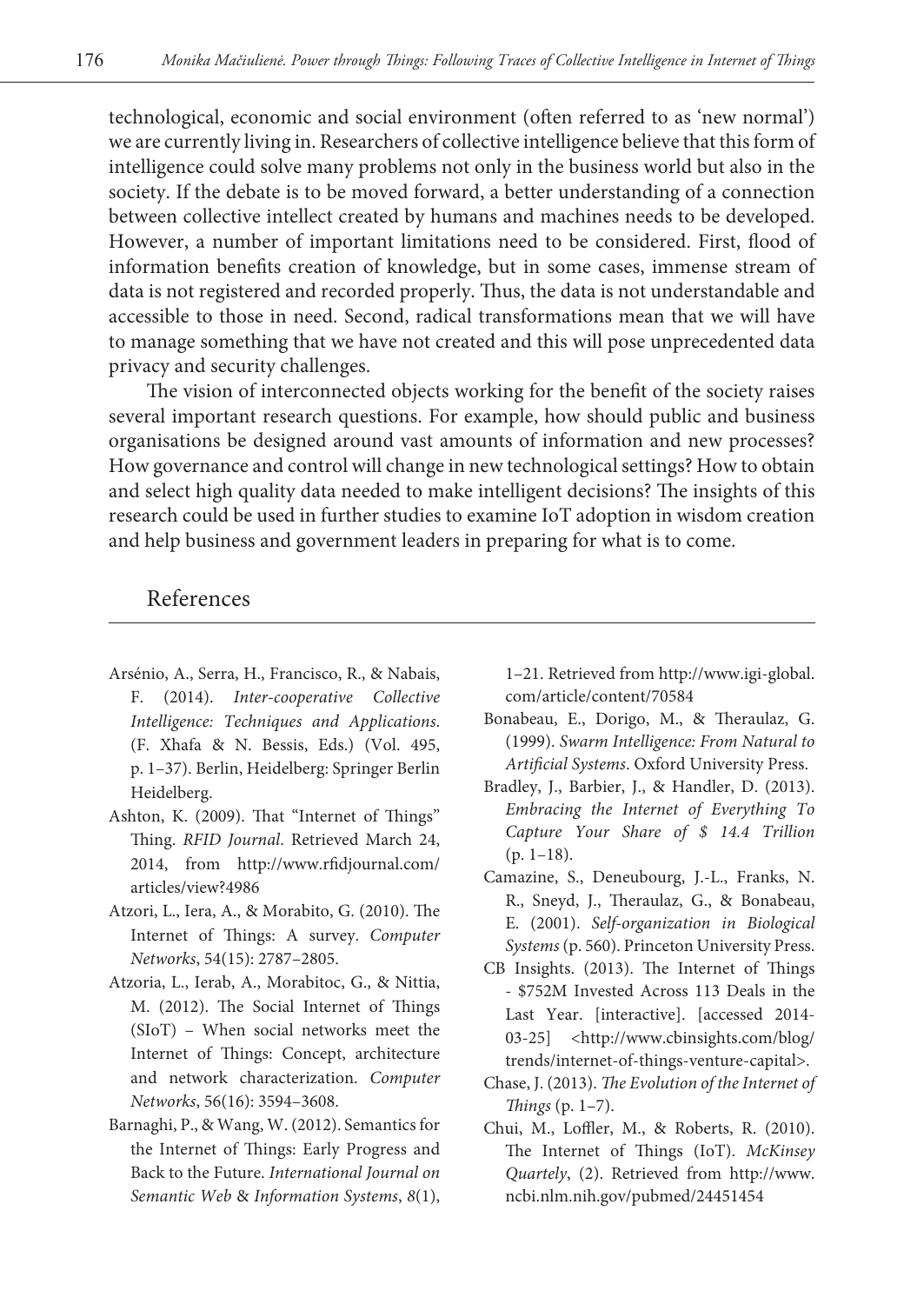- Console, L., Lombardi, I., Picardi, C., & Simeoni, R. (2011). Toward a social web of intelligent things. *AI Communications*, *24*, 265–279. doi:10.3233/AIC-2011-0503
- Dlodlo, N., Foko, T., Mvelase, P., & Mathaba, S. (2012). The State of Affairs in Internet of Things Research. *Electronic Journal of Information Systems Evaluation*, *15*(3), 244– 259. Retrieved from http://search.ebscohost. com/login.aspx?direct=true&profile=ehost& scope=site&authtype=crawler&jrnl=156663 79&AN=91546665&h=ELZQ6IA7FKWX7n Unb3gJAvG%2B2CmgAs5Wse1Q1kFdF6l6 I%2FLKBfwgL%2BZJ%2FtoQYSlkLNdNM kHCgQJtp0mtL%2F4MiA%3D%3D&crl=c
- Dorigo, M., & Stützle, T. (2004). *Ant colony optimization*. MIT Press.
- Ericsson. (2013). *Annual Report 2013*. Retrieved from http://www1.ericsson. com/thecompany/investors/financial\_ reports/2013/annual13/sites/default/files/ download/pdf/EN\_-\_Ericsson\_AR2013.pdf
- EU FP7 Project CASAGRAS. (2009). *CASAGRAS Final Report: RFID and the Inclusive Model for the Internet of Things* (p. 88). Retrieved from http://www.grifs-project.eu/data/File/ CASAGRAS FinalReport (2).pdf
- European Commission & CABAS. (2008). *Internet of Things in 2020*. Retrieved from http://www.caba.org/resources/Documents/ IS-2008-93.pdf
- Evans, D. (2011). The internet of things: How the next evolution of the internet is changing everything. *CISCO White Paper*, (April). Retrieved from http://scholar.google.com/ scholar?hl=en&btnG=Search&q=intitle:Th e+Internet+of+Things+How+the+Next+Ev olution+of+the+Internet+Is+Changing+Ev erything#0
- Evans, D. (2012). How the Internet of Everything Will Change the World … for the Better. *Cisco blog*. Retrieved April 01, 2014, from http://blogs.cisco.com/ioe/howthe-internet-of-everything-will-changethe-worldfor-the-better-infographic/
- Evans, P. C., & Annunziata, M. (2012). *Industrial Internet: Pushing the Boundaries of Minds and Machines*.
- Gluhak, A., Krco, S., Nati, M., Pfisterer, D., Mitton, N., & Razafindralambo, T. (2011). A survey on facilities for experimental internet of things research. *IEEE Communications Magazine*, *49*(11), 58–67.
- Gubbi, J., Buyya, R., Marusic, S., & Palaniswami, M. (2013). Internet of Things (IoT): A vision, architectural elements, and future directions. *Future Generation Computer Systems*, 29(7), 1645–1660.
- Guo, B., Zhang, D., & Wang, Z. (2011). Living with Internet of Things: The Emergence of Embedded Intelligence. *2011 International Conference on Internet of Things and 4th International Conference on Cyber, Physical and Social Computing*, 297–304.
- Innocentive. (2012). *Big Data and the Crowd* (p. 14). Retrieved from http://www. bigdatarev.com/
- Internet of Things European Research Cluster. (2012). *The Internet of Things 2012: New Horizons*. (I. G. Smith, O. Vermesan, P. Friess, & A. Furness, Eds.) (3rd editio.). Halifax, UK. Retrieved from http://scholar. google.com/scholar?hl=en&btnG=Search& q=intitle:Internet+of+Things+2012:+New+ Horizons#0
- Khalique, M., Md Isa, A. H., & Nassir bin Shaari, J. A. (2013). Predicting the Impact of Intellectual Capital Management on the Performance of SMEs in Electronics Industry in Kuching, Sarawak. *IUP Journal of Knowledge Management*, 11(4), 53–61. Retrieved from http://search.ebscohost. com/login.aspx?direct=true&db=bth&AN= 92605561&site=ehost-live
- Krause, J., Ruxton, G. D., & Krause, S. (2010). Swarm intelligence in animals and humans. *Trends in Ecology* & *Evolution*, *25*(1), 28–34.
- Libelium. (2014). Top 50 Internet of Things Applications. Retrieved March 25, 2014, from http://www.libelium.com/top\_50\_iot\_ sensor\_applications\_ranking/
- Luo, S., Xia, H., Yoshida, T., & Wang, Z. (2009). Toward collective intelligence of online communities: A primitive conceptual model. *Journal of Systems Science and …*, *18*(70431001), 203–221.